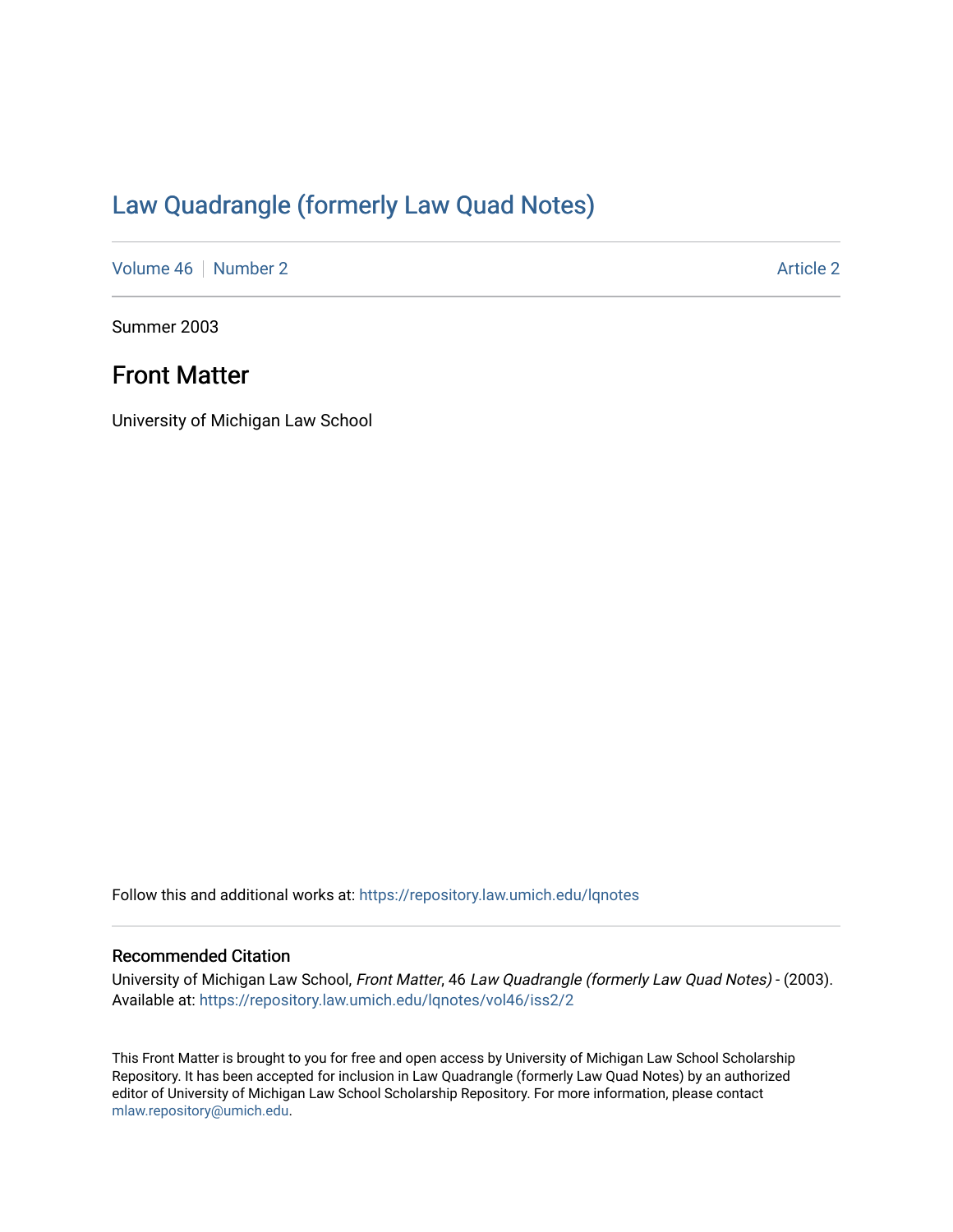### **THE UNIVERSI'IY OF MICHIGAN LAw SCHOOL**

### **VOLUME 46, NUMBER 2 SUMMER 2003**

Copyright © 2003, The Regents of the University of Michigan. All rights reserved. *Law Quadrangle Notes* (USPA #144) is issued by the University of Michigan Law School. Postage paid at Ann Arbor, Michigan. Publication office: Law Quadrangle Notes, University of Michigan Law School, Ann Arbor, **MI** 48109-1215. Published three times a year.

**POSTMASTER,** send address changes to: Editor, *Law Quadrangle Notes,*  University of Michigan Law School, 801 Monroe St., Ann Arbor, MI 48109-1215

FACULTY ADVISORS: Steven P. Croley, Edward Cooper, and Yale Kamisar

**ExECUTIVE EDITOR:**  Geof L. Follansbee Jr.

**EDITOR/WRITER:** Tom Rogers

**WRITER:** Nancy Marshall

**DIRECTOR OF COMMUNICATIONS:**  Lisa Mitchell-Yellin

**DESIGN:**  Brent Futrell Kimberly Ellsworth

www.law.umich.edu

#### **Cover photos by Gregory Fox**

The University of Michigan, as an equal opportunity/affirmative action employer, complies with all applicable federal and state laws regarding non-discrimination and affirmative action, including Title IX of the Education Amendments of 1972 and Section 504 of the Rehabilitation Act of 1973. The University of Michigan is committed to a policy of non-discrimination and equal opportunity for all persons regardless of race, sex, color, religion, creed, national origin or ancestry, age, marital status, sexual orientation, disability, or Vietnam-era status in employment, educational programs and activities, and admissions. Inquiries or complaints may be addressed to the University's Director of Affirmative Action and Title IX/Section ?04 Coordinator, Office for a Multicultural Community, 2072 Administrative Services Building, Ann Arbor, Michigan 48109-1432, 734-763-0235, TTY 734-647-1388.

THE REGENTS OF THE UNIVERSITY OF MICHIGAN

David A. Brandon, Ann Arbor Laurence B. Deitch, Bingham Farms Olivia P. Maynard, Goodrich Rebecca McGowan, Ann Arbor Andrea Fischer Newman, Ann Arbor Andrew C. Richner, Grosse Pointe Park S. Martin Taylor, Grosse Pointe Farms Katherine E. White, Ann Arbor Mary Sue Coleman, *ex officio* 

#### **PHOTO CREDITS INSIDE:**

Philip Dattilo Gregory Fox Brent Futrell Marcia Ledford, University of Michigan Photo Services Corbis Getty Images

### **Have you moved lately?**

If **you are a Law School graduate, please send your change of address to:** 

Law School Development and Alumni Relations 721 South State Street Ann Arbor, MI 48104-3071

Phone: 734.615.4500

Fax: 734.615.4539

jteichow@umich.edu

**Non-alumni readers should write directly to:** 

Law Quadrangle Notes BI0C Hutchins Hall Ann Arbor, MI 48109-1215

#### **Address all other news to:**

Editor Law Quadrangle Notes BIOC Hutchins Hall Ann Arbor, MI 48109-1215

Phone: 734.647.3589

Fax: 734.764.8309

trogers@umich.edu